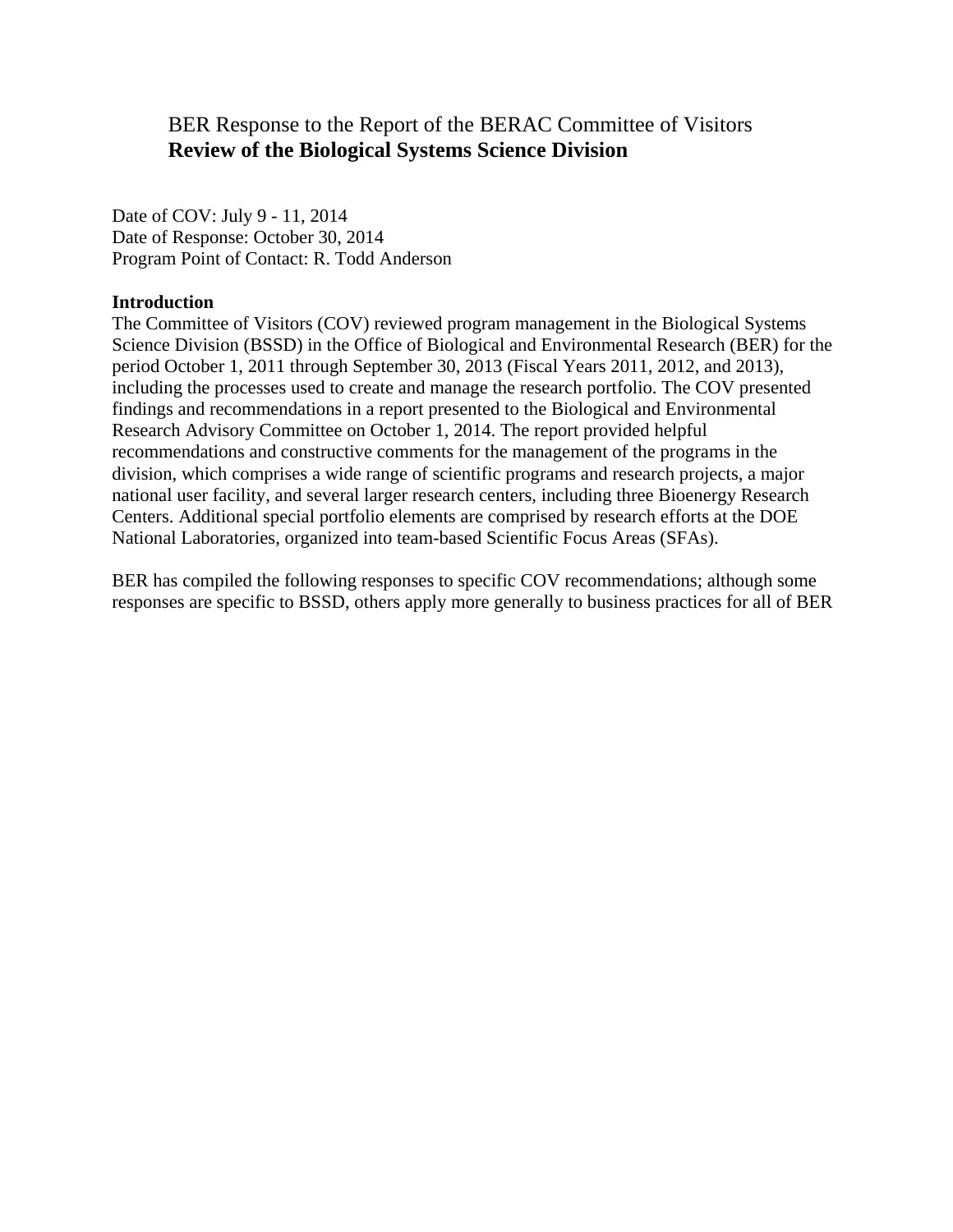| <b>COV Recommendation</b>                                                                                                                                                                                                                                                                                                                                   | <b>Program Response</b>                                                                                                                                                                                                                                                                                                                                                                                                                                                                                                   |  |
|-------------------------------------------------------------------------------------------------------------------------------------------------------------------------------------------------------------------------------------------------------------------------------------------------------------------------------------------------------------|---------------------------------------------------------------------------------------------------------------------------------------------------------------------------------------------------------------------------------------------------------------------------------------------------------------------------------------------------------------------------------------------------------------------------------------------------------------------------------------------------------------------------|--|
| <b>General Office-Wide Recommendations</b>                                                                                                                                                                                                                                                                                                                  |                                                                                                                                                                                                                                                                                                                                                                                                                                                                                                                           |  |
| There is an urgent need to develop and<br>implement a plan to hire additional staff. There<br>is also a need to provide greater flexibility and<br>budget support for PM and staff attendance at<br>scientific meetings, site visits, and contractor<br>reviews.                                                                                            | BSSD is working with Office of Science-<br>Human Resources to post positions as soon<br>as possible and to move quickly to select<br>potential candidates. BSSD agrees with the<br>COV regarding constrained travel budgets<br>for Program staff. Given current travel<br>budgets, BSSD will continue to do its best<br>to carry out on-site reviews of the most<br>critical activities and make best use of<br>alternate approaches (reverse site visits,<br>etc.) for others.                                           |  |
| Electronic records, when developed, should be<br>designed to facilitate the review and record<br>keeping of this process.                                                                                                                                                                                                                                   | BSSD agrees and expects that the full<br>implementation of the Portfolio Analysis<br>and Management System (PAMS) will<br>address this issue.                                                                                                                                                                                                                                                                                                                                                                             |  |
| Organize and provide materials differently for<br>future COVs to enable efficient program review<br>and project oversight. This would include:<br>cover document with a table of contents,<br>summary of project personnel and<br>collaborations, for SFAs, an outline of SFA<br>review chronology and subsequent decisions,<br>also program level metrics. | The COV reviewed BSSD activities at a<br>time of transition from a more paper-based<br>management system to a more<br>comprehensively electronic system. It is<br>expected that the PAMS system will<br>provide most if not all of this<br>documentation in a much more easily<br>accessible and reviewable format for<br>general metrics and materials related to the<br>FOAs. Materials related to the National<br>Laboratory SFAs are expected to also be<br>incorporated into the PAMS system but at<br>a later time. |  |
| Provide greater background information relating<br>to FOA and SFA development, integration, and<br>prioritization.                                                                                                                                                                                                                                          | New FOAs or SFAs usually result from<br>BSSD supported workshops that identify<br>gaps in our current portfolio of scientific<br>activities. BERAC also contributes ideas on<br>scientific directions that complement or<br>expand on current BSSD efforts. All FOAs<br>contain links to workshop summaries made<br>available on the web providing background<br>material upon which the FOA is based. New                                                                                                                |  |

## **Responses to Comments and Recommendations**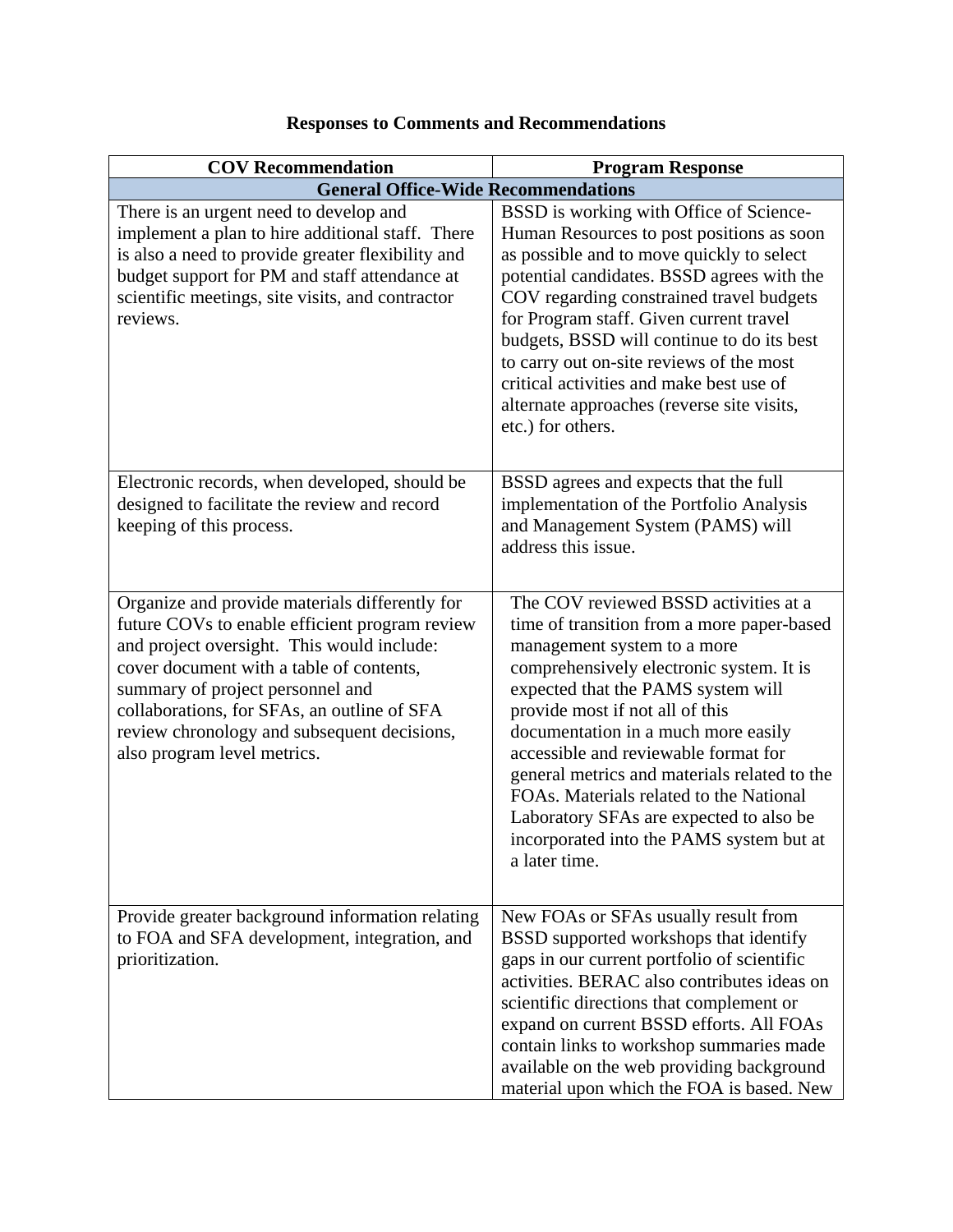|                                                                                                                                                                                                                                                                                                                                                                            | SFAs are also related to BSSD workshops<br>and white paper solicitations to the Labs<br>generally reference workshops and other<br>available background material. BSSD will<br>seek to clarify how FOAs and SFAs are<br>developed within its portfolio to future<br>COV <sub>s.</sub> |
|----------------------------------------------------------------------------------------------------------------------------------------------------------------------------------------------------------------------------------------------------------------------------------------------------------------------------------------------------------------------------|---------------------------------------------------------------------------------------------------------------------------------------------------------------------------------------------------------------------------------------------------------------------------------------|
| <b>Facilities: Joint Genome Institute Recommendations</b>                                                                                                                                                                                                                                                                                                                  |                                                                                                                                                                                                                                                                                       |
| The COV recommends that the continued<br>development of analytical capabilities should not<br>occur in a vacuum and that any overlap with<br>KBase needs to be monitored. The COV notes<br>that appropriate travel support for the PM to<br>meet with scientists within and outside the JGI is<br>needed.                                                                  | BSSD agrees and will continue to monitor<br>complementary interactions between JGI<br>and KBase to ensure that both JGI and<br>KBase continue to work to build effective<br>links between them so users can efficiently<br>port JGI data and initial analyses seamlessly<br>to KBase. |
|                                                                                                                                                                                                                                                                                                                                                                            | BSSD agrees with the recommendation of<br>the need to maintain a strong dialogue with<br>JGI staff and users, using a variety of<br>communications options.                                                                                                                           |
| COV recommends that the review process for<br>the new initiatives (ETOP, JGI-EMSL, DNA<br>Synthesis) be developed into a robust peer<br>review process that reaches out and includes<br>outside scientific expertise. This review should<br>include regular documented evaluation<br>addressing specifically whether the facility is the<br>best use of program resources. | The JGI-EMSL and DNA synthesis<br>capabilities already incorporate external<br>peer review. The ETOP process is an<br>internal JGI activity designed to build<br>emerging capabilities; its merits are<br>reviewed in the context of the triennial JGI<br>user facility review.       |
| Given activity in the commercial sector, the<br>COV recommends that adjusting the DNA<br>Synthesis program accordingly is critical to<br>generating a program that is truly responsive as a<br>user facility supportive of community research.                                                                                                                             | BSSD agrees with this recommendation.<br>The triennial review process will focus<br>attention on the DNA synthesis services to<br>ensure that these capabilities are community<br>focused and do not duplicate efforts in the<br>commercial sector.                                   |
| <b>Facilities: Structural Biology Facility Access Program Recommendation</b>                                                                                                                                                                                                                                                                                               |                                                                                                                                                                                                                                                                                       |
| The COV emphatically encourages the<br>continued co-funding of these facilities with<br>NIH and other agencies, including the continued<br>support of the Protein Data Bank.                                                                                                                                                                                               | BSSD agrees on the importance to BER<br>science of collaborative infrastructure and<br>actively works with other agencies to<br>coordinate their support.                                                                                                                             |
| The COV recommends that the BSSD put in<br>place a mechanism to prepare for the timely<br>upgrades of BER funded synchrotron and                                                                                                                                                                                                                                           | BSSD will continue to work with other<br>relevant agencies and within the Structural<br>Biology portfolio to maintain and upgrade                                                                                                                                                     |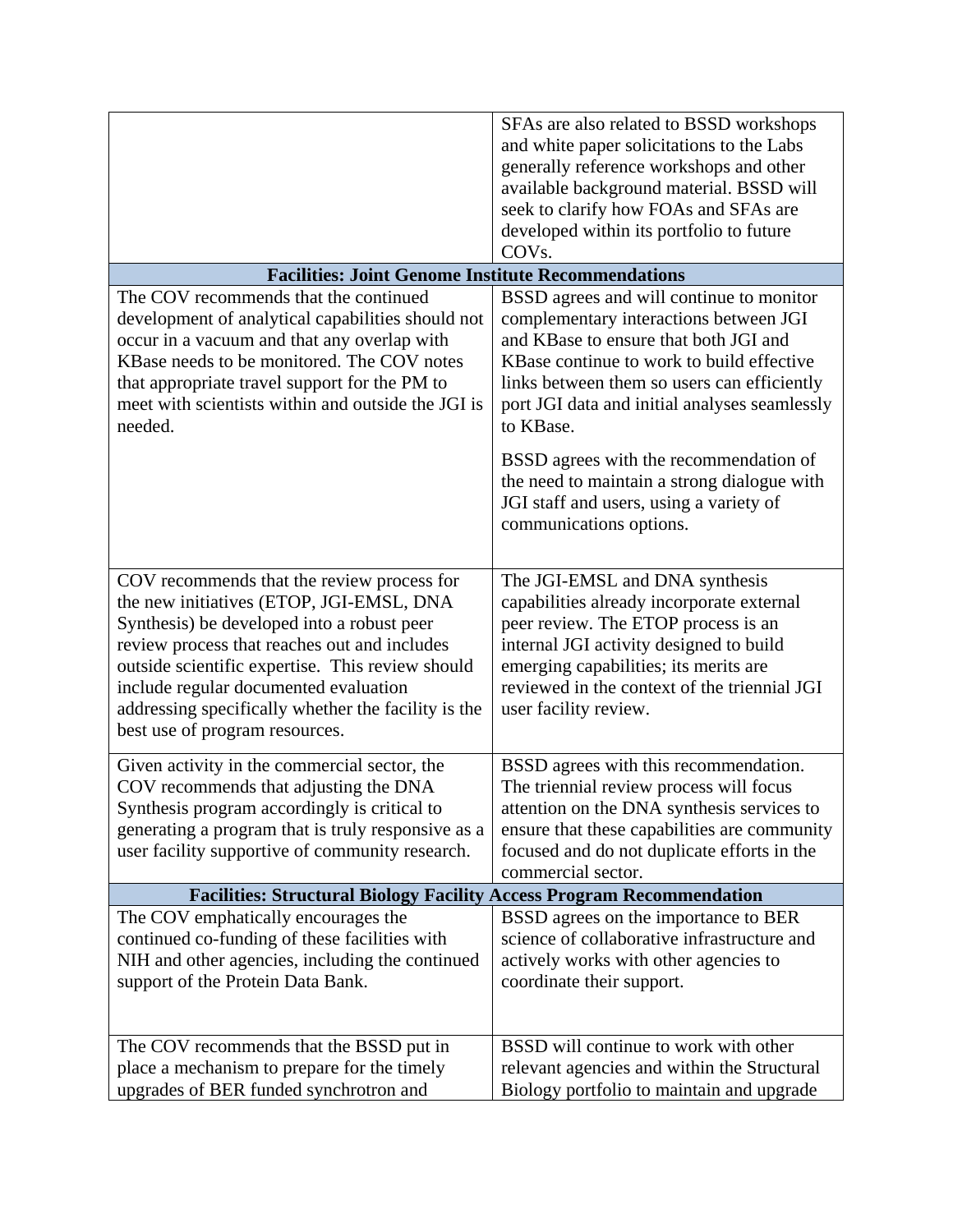| neutron experimental stations.                                                                                                                                                                                                                                                                                   | equipment at these facilities according to<br>scientific priorities.                                                                                                                                                                                                                                                                                                                                                                                                                                                                                                                                                                                                                                             |
|------------------------------------------------------------------------------------------------------------------------------------------------------------------------------------------------------------------------------------------------------------------------------------------------------------------|------------------------------------------------------------------------------------------------------------------------------------------------------------------------------------------------------------------------------------------------------------------------------------------------------------------------------------------------------------------------------------------------------------------------------------------------------------------------------------------------------------------------------------------------------------------------------------------------------------------------------------------------------------------------------------------------------------------|
| The COV strongly recommends that the BSSD<br>management prepare a timely succession plan<br>and at the same time establish a panel of experts<br>to help prepare for both a smooth transition of<br>leadership and for the establishment of a road<br>map to guide future facility development and<br>operation. | BSSD agrees with the need for succession<br>planning and a strategic plan and roadmap<br>for structural biology infrastructure needs.                                                                                                                                                                                                                                                                                                                                                                                                                                                                                                                                                                            |
| <b>Laboratory Science Focus Area (SFA) Recommendation</b>                                                                                                                                                                                                                                                        |                                                                                                                                                                                                                                                                                                                                                                                                                                                                                                                                                                                                                                                                                                                  |
| A formal, documented and reviewed process for<br>the creation of new SFAs should be created and<br>made available to future COVs for review.                                                                                                                                                                     | The COV reviewed the creation of one new<br>SFA within the portfolio for the time period<br>2011-2013. This was the KBase SFA that<br>stemmed from a 2008 workshop entitled<br>"Systems Biology Knowledgebase for a new<br><i>Era in Biology.</i> " The creation, management<br>and review of all SFAs follows<br>documentation provided to the COV in the<br>background materials. BSSD will clarify<br>for future COVs how SFAs are reviewed,                                                                                                                                                                                                                                                                  |
|                                                                                                                                                                                                                                                                                                                  | managed, redirected, and terminated.                                                                                                                                                                                                                                                                                                                                                                                                                                                                                                                                                                                                                                                                             |
| Develop a clear process and documentation of the<br>decision process when redirecting or terminating<br>an existing SFA.                                                                                                                                                                                         | The processes for creation, management,<br>review and potential consequences of a<br>review of an SFA were provided to the<br>COV in the background materials and is<br>posted on the web at<br>http://science.energy.gov/ber/funding-<br>opportunities/laboratory-scientific-focus-<br>area-guidance/. The results of each review,<br>actions to be taken by the Labs and BSSD,<br>in addition to individual reviewer comments<br>are provided to each SFA project after a<br>review. Explicit documentation for all SFA<br>reviews and consequences of those reviews<br>is enclosed in each SFA jacket. BSSD will<br>clarify for future COVs how SFAs are<br>reviewed, managed, redirected, and<br>terminated. |
| The COV encourages BER to develop<br>mechanisms to produce ongoing dialogue<br>between related SFAs when appropriate, and to<br>request collaboration and synergy between<br>related SFAs. This particularly applies to the                                                                                      | BSSD agrees with the need to manage the<br>SFA portfolio and its FOA-solicited<br>projects to ensure complementarity and<br>prevent redundancy. BSSD actively<br>encourages SFAs to communicate and                                                                                                                                                                                                                                                                                                                                                                                                                                                                                                              |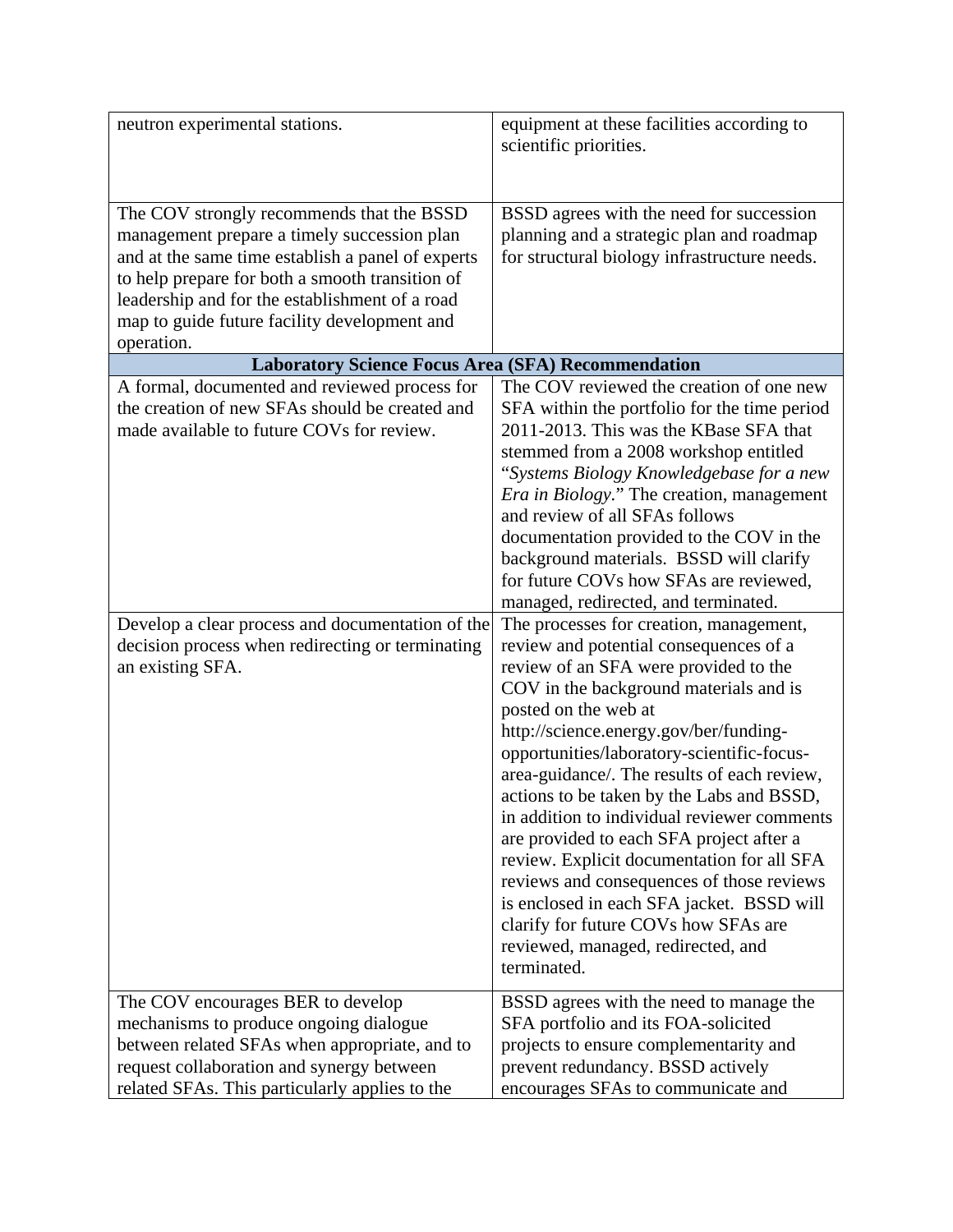| (non-BRC) biofuel SFAs and their relationship to<br>the BRCs, and to KBase and JGI.                                                                                                                                                                                                                                           | collaborate not only among each other but<br>also with the academic members of the<br>portfolio. This is a key feature of the annual<br>Genomic Sciences PI meeting that BSSD<br>staff actively promotes.                                                                                                                                                                                                                                                                                                                                                                                                                                                                                                          |
|-------------------------------------------------------------------------------------------------------------------------------------------------------------------------------------------------------------------------------------------------------------------------------------------------------------------------------|--------------------------------------------------------------------------------------------------------------------------------------------------------------------------------------------------------------------------------------------------------------------------------------------------------------------------------------------------------------------------------------------------------------------------------------------------------------------------------------------------------------------------------------------------------------------------------------------------------------------------------------------------------------------------------------------------------------------|
| The balance of plant to microbial emphasis<br>within KBase should be revisited.                                                                                                                                                                                                                                               | BSSD will continue to monitor the overall<br>balance of scientific effort within KBase.<br>Plant efforts within KBase have been<br>bolstered by a recent Memorandum of<br>Agreement (MOA) with NSF to coordinate<br>KBase efforts in plants with the ongoing<br>iPlant effort at NSF.                                                                                                                                                                                                                                                                                                                                                                                                                              |
| A plan should be put in place to provide<br>necessary computational resources for any tools<br>developed under this program that are both<br>successful and computationally intensive. Such a<br>plan should be focused on resources and<br>infrastructure provision rather than being a focus<br>of the KBase program itself | BSSD agrees. The "DOE Systems Biology<br>Knowledgebase Implementation Plan"<br>posted online at<br>http://science.energy.gov/ber/news-and-<br>resources/ provides a description of<br>computational requirements for KBase and<br>other computational assets available within<br>and external to DOE. BSSD also has access<br>to extensive computational assets outside of<br>KBase through the National Energy<br><b>Research Scientific Computing Center</b><br>(NERSC) that is coordinated though DOE's<br>Office of Advanced Scientific Computing<br>Research (ASCR) and are available to the<br>BSSD-funded community. BSSD will<br>continue to assess the need for new<br>computational resources as needed. |
| Evaluate and budget for future incorporation of a<br>flexible cloud compute allocation (from<br>elsewhere in DOE or an external provider such as<br>a commercial cloud computing supplier) in<br>anticipation of widespread adoption of KBase.                                                                                | BSSD agrees with the COV that careful<br>planning for future growth of KBase will be<br>needed. These efforts are currently in<br>progress. KBase is preparing for<br>widespread adoption and use. The KBase<br>compute infrastructure is already cloud-<br>based, runs within the DOE ES Net system<br>for high speed, high volume data transfer<br>and is housed on redundant computer<br>systems at LBNL, ANL, ORNL, and BNL.                                                                                                                                                                                                                                                                                   |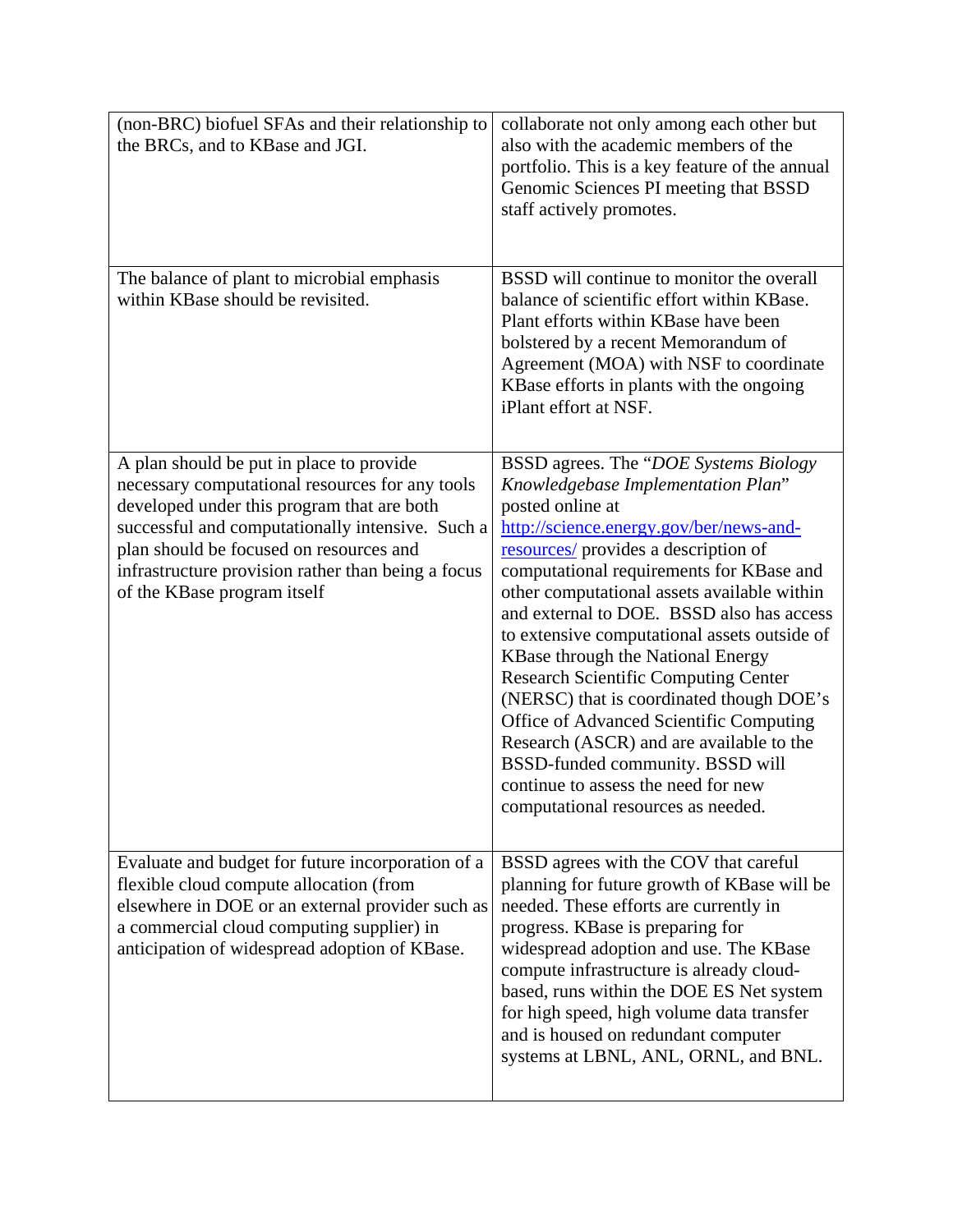| Establish a formal mechanism to insure that                                 | BSSD agrees and is fully committed to          |  |
|-----------------------------------------------------------------------------|------------------------------------------------|--|
| KBase and JGI collaborate productively and                                  | making a connection between KBase and          |  |
| avoid duplication with ongoing computational                                | JGI complementary and seamless.                |  |
| biology efforts (both within and outside DOE).                              |                                                |  |
|                                                                             |                                                |  |
| The COV recommends exploring inter-agency                                   | BSSD certainly values partnerships with        |  |
| co-funding from other scientific programs (e.g.,                            | other agencies in areas of mutual interest.    |  |
| NASA, NIH, Navy), or possibly international                                 | BSSD continuously evaluates new scientific     |  |
| coordination in order to recover momentum and                               | opportunities and evolving scientific needs;   |  |
| expand efforts in the Low Dose Radiation                                    | flat budget scenarios require difficult        |  |
| Program.                                                                    | decisions and strategic priorities.            |  |
|                                                                             |                                                |  |
| New initiatives in the low dose program are                                 | BSSD acknowledges the contributions of the     |  |
| essential for retaining the balance between                                 | low dose radiation program to advance the      |  |
| Federal Laboratory and university efforts                                   | understanding of the effects of radiation on   |  |
|                                                                             | cellular processes. BSSD continuously          |  |
|                                                                             | evaluates new scientific opportunities and     |  |
|                                                                             | evolving scientific needs; flat budget         |  |
|                                                                             | scenarios require difficult decisions and      |  |
|                                                                             | strategic priorities.                          |  |
| The committee finds it a National priority to                               | BSSD acknowledges the remarkable               |  |
| retain expertise and training in radiochemistry                             | scientific contributions of the radiochemistry |  |
| and radiation science, including low dose. Thus,                            | and low dose radiation programs to advance     |  |
| the COV recommends increasing the priority for                              | a basic understanding of radiochemistry        |  |
| funding the radiochemistry SFAs.                                            | principles and the impact of radiation on      |  |
|                                                                             | cellular processes. BSSD continuously          |  |
|                                                                             |                                                |  |
|                                                                             | evaluates new scientific opportunities and     |  |
|                                                                             | evolving scientific needs; flat budget         |  |
|                                                                             | scenarios require difficult decisions and      |  |
|                                                                             | strategic priorities.                          |  |
| The Radiochemistry program would be more                                    | BSSD program managers are charged with         |  |
| effectively leveraged through better integration                            | evaluating their SFA and FOA portfolios to     |  |
| of SFA and FOA portfolios (e.g., don't have one                             | look for leveraging opportunities, foster      |  |
| focusing on plants and the other human health).                             | collaboration and limit redundancy. The        |  |
|                                                                             | Radiochemistry FOA was issued in               |  |
|                                                                             | response to funding provided specifically      |  |
|                                                                             | for human health research.                     |  |
| Encourage BSSD to continue support for ELSI as                              | BSSD agrees.                                   |  |
| an integrated component of ongoing scientific                               |                                                |  |
| programs.                                                                   |                                                |  |
|                                                                             |                                                |  |
| <b>Funding Opportunity Announcements (FOAs) to the University Community</b> |                                                |  |
| <b>Recommendations</b>                                                      |                                                |  |
| A more focused solicitation and/or more                                     | BSSD will continue to work to clarify and      |  |
| rigorous screening of pre-applications is advised                           | focus the language in its FOAs and employ      |  |
| such that the funding rate is elevated to 20-25%.                           | the pre-app screening process. BSSD will       |  |
| BSSD should more narrowly focus FOAs and                                    | evaluate pre-applications for relevance to     |  |